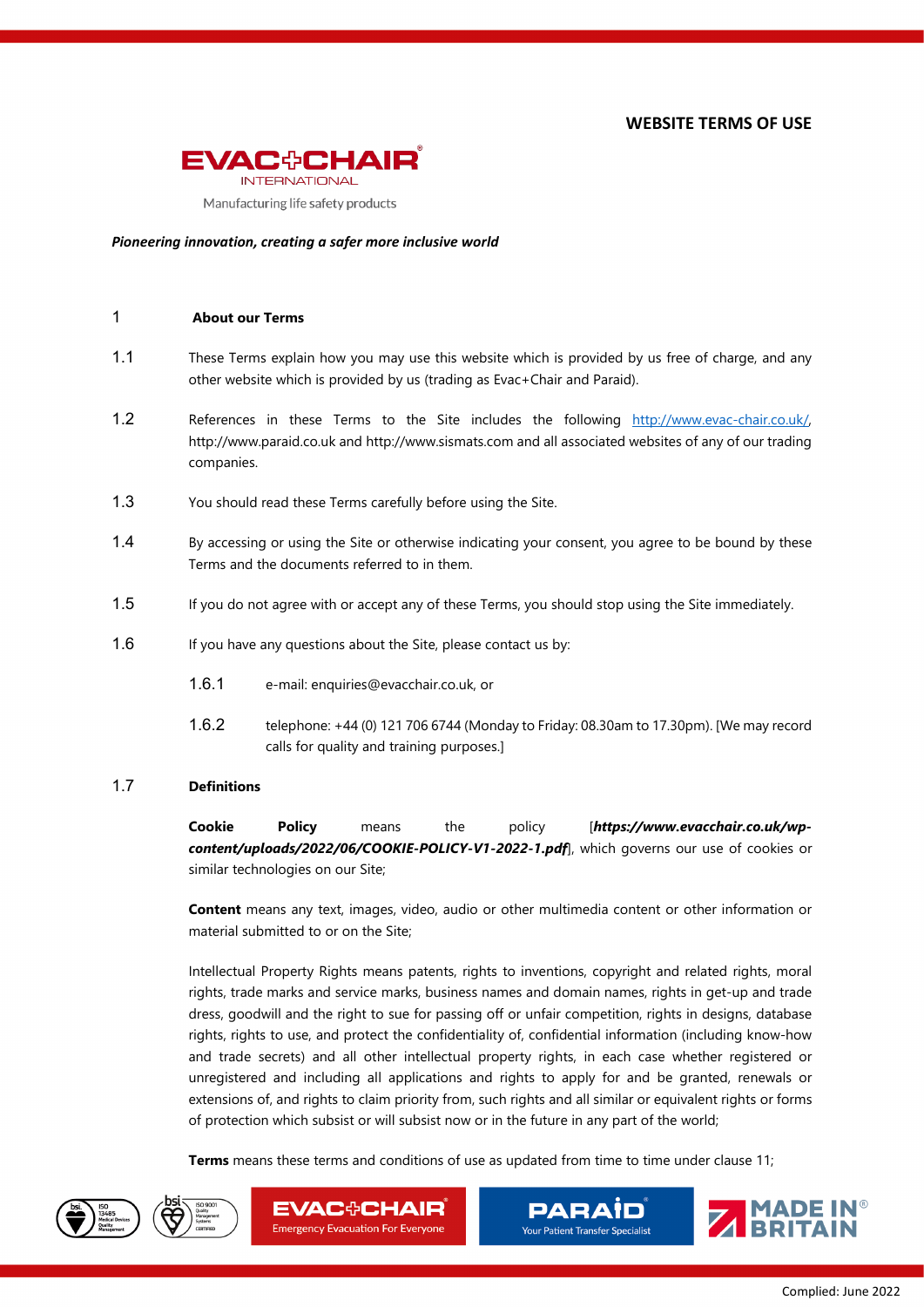**Privacy Policy means** the policy [*https://www.evacchair.co.uk/wp-content/uploads/2022/06/ PRIVACY-POLICY-V1-2022-1.pdf*], which governs how we collect and why we collect, store, use and share your personal information;

**Site** has the meaning given to it in clause [1.1;](#page-0-0)

**We, us or our** means Evac+ Chair International Limited, company registration number 03593826, with VAT registration number GB 927258012 and the registered office of which is at Unit 4, Central Boulevard, Blythe Valley Park, Solihull, West Midlands, B90 8AW, UK.

References to us in these Terms also include our Group Companies and any distributors or suppliers from time to time; and

**You or your** means the person accessing or using the Site or its Content.

1.8 Your use of the Site means that you must also comply with our Cookie Policy and our Privacy Policy, where applicable. If you go on to purchase goods and/or services from us, our terms and conditions of supply [**https://www.evacchair.co.uk/wp-content/uploads/2022/06/TERMS-AND-CONDITIONS-OF-SUPPLY-V1-2022-1.pdf***]* will apply to the sales (as appropriate) .

### 2 **Using the Site**

- 2.1 The Site is for your personal and non-commercial use only.
- 2.2 You agree that you are solely responsible for:
	- 2.2.1 all costs and expenses you may incur in relation to your use of the Site; and
	- 2.2.2 keeping your password and other account details confidential.
- 2.3 The Site is intended for use only by business customers who can access it from within the UK. If you choose to access the Site from locations outside the UK, you are responsible for compliance with local laws where they are applicable.
- 2.4 We seek to make the Site as accessible as possible. If you would like these Terms in another format (for example: audio, large print, braille) please contact us using the contact details at the top of this page.
- 2.5 We may prevent or suspend your access to the Site if you do not comply with any part of these Terms, any terms or policies to which they refer or any applicable law.

## 3 **Your privacy and personal information**

- 3.1 Your privacy and personal information are important to us. Any personal information that you provide to us will be dealt with in line with our Privacy Policy, which explains what personal information we collect from you, how and why we collect, store, use and share such information, your rights in relation to your personal information and how to contact us and supervisory authorities in the event you have a query or complaint about the use of your personal information.
- 3.2 Our Privacy Policy is available at [*www.evacchair.co.uk*].

### 4 **Ownership, use and intellectual property rights**







**PARAİD** Your Patient Transfer Specialist

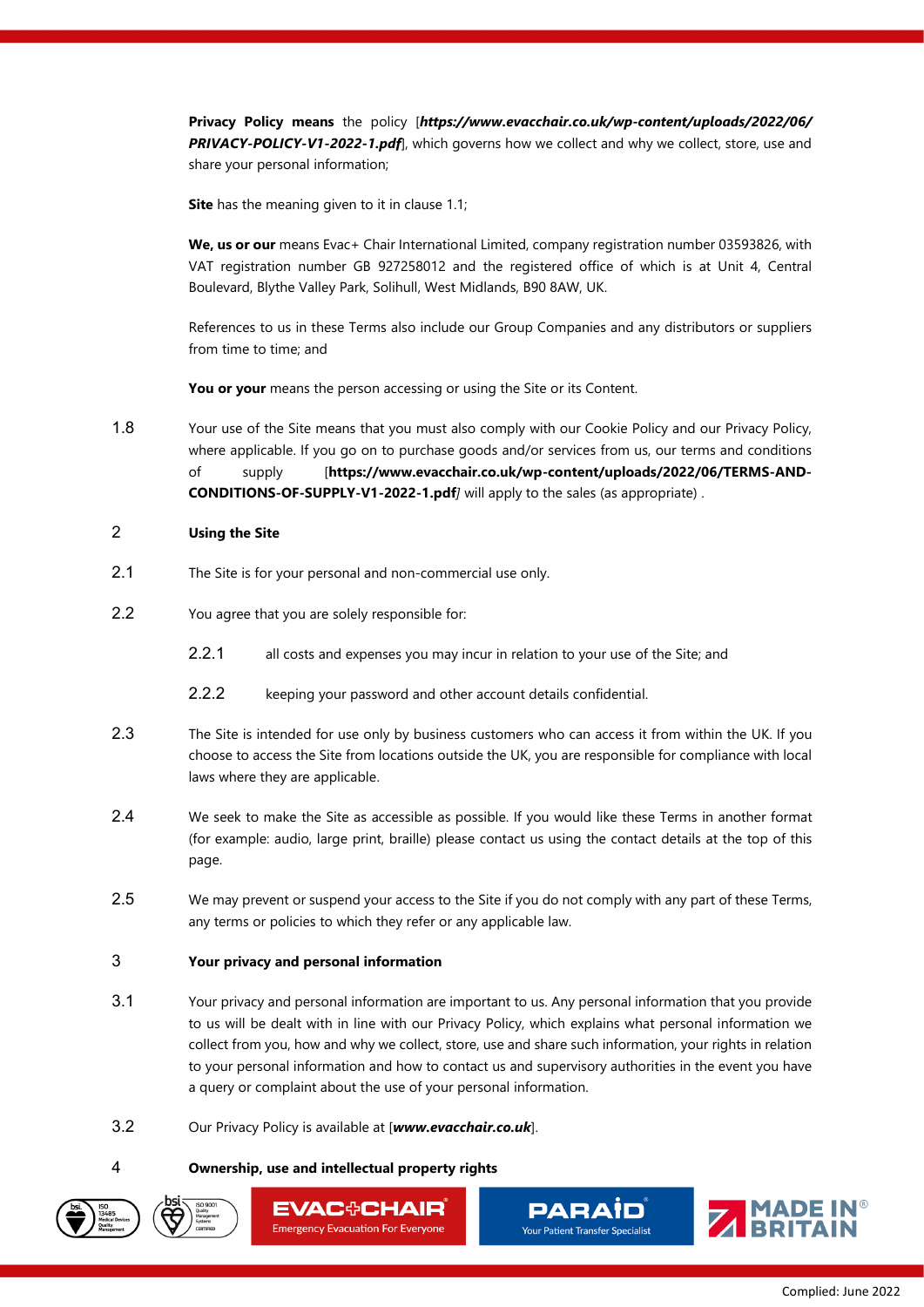- 4.1 This Site and all Intellectual Property Rights in it including but not limited to any Content are owned by us, our licensors or both (as applicable). We and our licensors reserve all of our and their rights in any intellectual property in connection with these Terms. This means, for example, that we and they remain owners of them and free to use them as we and they see fit.
- 4.2 Nothing in these Terms grants you any legal rights in the Site other than as necessary to enable you to access the Site. You agree not to adjust to try to circumvent or delete any notices contained on the Site (including any intellectual property notices) and in particular in any digital rights or other security technology embedded or contained within the Site.
- 4.3 **Trade marks**: the use of any trade marks on the Site is strictly prohibited unless you have our prior written permission.

# 5 **Submitting information to the Site**

5.1 While we try to make sure that the Site is secure, we cannot guarantee the security of any information that you supply to us and therefore we cannot guarantee that it will be kept confidential. For that reason, you should not let us have any patentable ideas or patent applications, advertising or marketing suggestions, prototypes, or any other information that you regard as confidential, commercially sensitive or valuable.

# 6 **Accuracy of information and availability of the Site**

- 6.1 While we try to make sure that the Site is accurate, up-to-date and free from bugs, we cannot promise that it will be. No warranty, express or implied, is given as to its accuracy and we do not accept any liability for error or omission. Furthermore, we cannot promise that the Site will be fit or suitable for any purpose. Any reliance that you may place on the information on this Site is at your own risk.
- 6.2 We may suspend or terminate operation of the Site at any time as we see fit.
- 6.3 Content is provided for your general information purposes only and to inform you about us and our products and news, features, services and other websites that may be of interest. It does not constitute technical, financial or legal advice or any other type of advice and should not be relied on for any purposes.
- 6.4 While we try to make sure that the Site is available for your use, we do not promise that the Site is available at all times nor do we promise the uninterrupted use by you of the Site.

# 7 **Hyperlinks and third-party sites**

The Site may contain hyperlinks or references to third party websites other than the Site. Any such hyperlinks or references are provided for your convenience only. We have no control over third party websites and accept no legal responsibility for any content, material or information contained in them. The display of any hyperlink and reference to any third-party website does not mean that we endorse that third party's website, products or services. Your use of a third-party site may be governed by the terms and conditions of that third party site.

# 8 **Limitation on our liability**

8.1 Different limitations and exclusions of liability will apply to liability arising as a result of the supply of goods and/or services to you, which will be set out in our **Terms** and conditions of supply





**EVAC+CHAIR Emergency Evacuation For Everyone** 

**PARAID** Your Patient Transfer Specialist